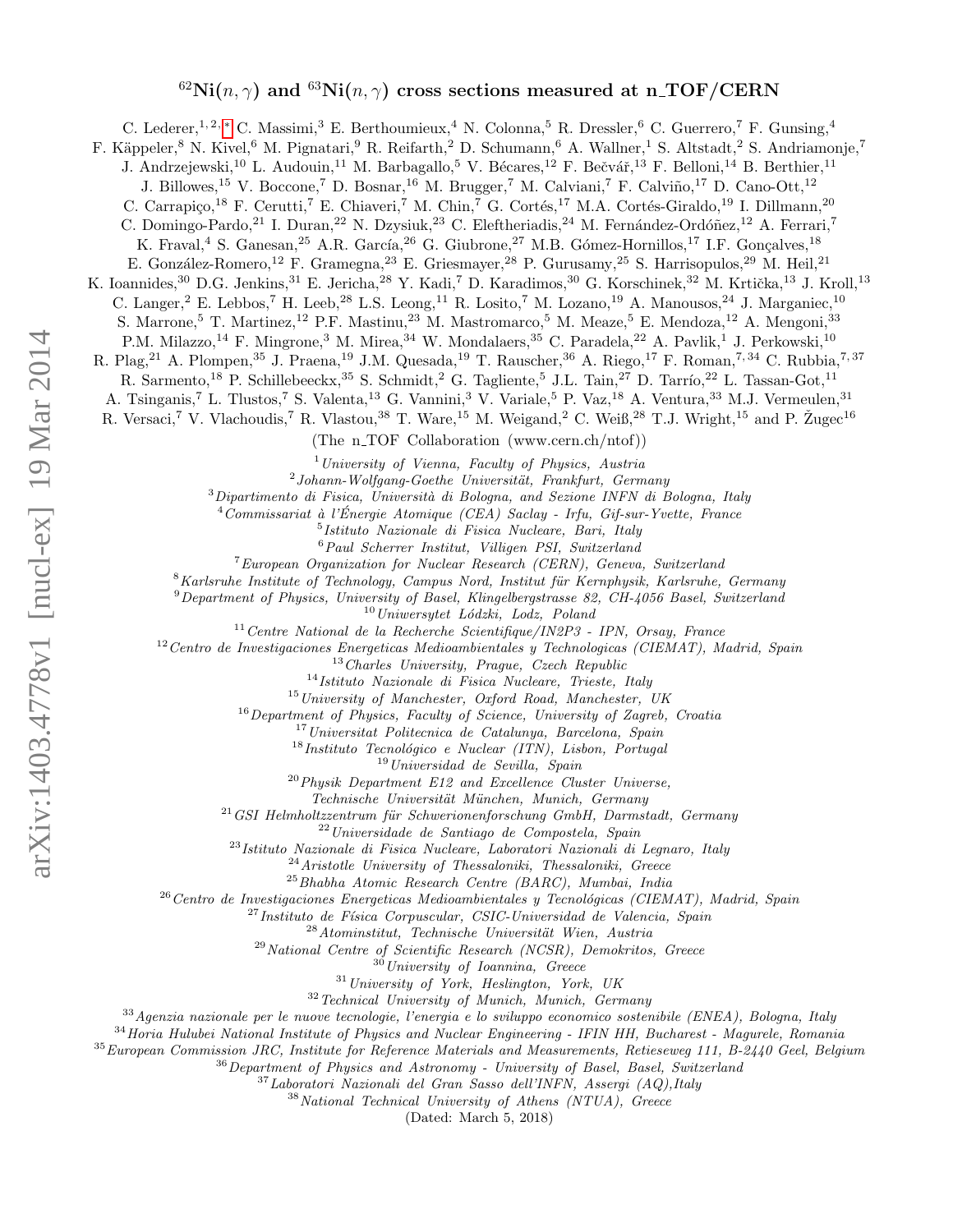The cross section of the <sup>62</sup>Ni(n,  $\gamma$ ) reaction was measured with the time-of-flight technique at the neutron time-of-flight facility n\_TOF at CERN. Capture kernels of 42 resonances were analyzed up to 200 keV neutron energy and Maxwellian averaged cross sections (MACS) from  $kT = 5-100$  keV were calculated. With a total uncertainty of 4.5%, the stellar cross section is in excellent agreement with the the KADoNiS compilation at  $kT = 30$  keV, while being systematically lower up to a factor of 1.6 at higher stellar temperatures. The cross section of the <sup>63</sup>Ni(n,  $\gamma$ ) reaction was measured for the first time at n.TOF. We determined unresolved cross sections from 10 to 270 keV with a systematic uncertainty of 17%. These results provide fundamental constraints on s-process production of heavier species, especially the production of Cu in massive stars, which serve as the dominant source of Cu in the solar system.

PACS numbers: 25.40.Lw, 25.40.Ny, 26.20.Kn, 27.50.+e

## I. MOTIVATION

The astrophysical slow neutron capture process (s process) in stars produces about half of the elemental abundances between Fe and Bi. The s process is attributed to environments of neutron densities of typically  $10^6 - 10^{12}$ cm−<sup>3</sup> , resulting in neutron capture timescales of the order of years. When an unstable nucleus is produced by neutron capture,  $β$ -decays are usually faster than subsequent neutron capture, so the reaction path follows the valley of stability. The s process takes place in different stellar sites. In particular, the s-process abundances in the solar system are made by contributions from different generations of stars, resulting in three major components, a main, a weak and a strong component (see e.g. [\[1\]](#page-9-0)). The main component dominates in the s contributions between Zr and the Pb region and is mainly associated with thermally pulsing Asymptotic Giant Branch (AGB) stars of 1 to 3  $M_{\odot}$  with an initial metal content close to solar [\[2\]](#page-9-1). During the AGB phase, He burning takes place in a shell surrounding the inert C/O core of the star. Thermal pulses are caused by He shell flashes which occur because He burning cannot sustain hydrostatic equilibrium within a thin shell. As a consequence of the mixing processes and the temperature peaks induced by the thermonuclear flashes, neutrons are released in  ${}^{13}C(\alpha, n)$ and the  ${}^{22}Ne(\alpha, n)$  reactions, respectively [\[3\]](#page-10-0). The strong component also originates in AGB stars but with much lower metallicities than solar [\[4\]](#page-10-1). It is responsible for about half of the solar <sup>208</sup>Pb abundances and for the full s process contribution to Bi. The weak s process takes place in massive stars ( $> 8$  M<sub> $\odot$ </sub>) which later explode as supernova (e.g.  $[5]$ ), and is producing most of the s abundances in the mass region between Fe and Zr [\[6](#page-10-3)[–10\]](#page-10-4). In these stars, neutrons are mostly produced at the end of convective He Core burning and during the later convective Carbon Shell burning phase via  ${}^{22}Ne(\alpha, n)$  reactions. The reseulting  $s$ -process abundances,  $N_s$ , depend strongly on cross sections averaged over the stellar neutron spectrum. These Maxwellian Averaged Cross Sections (MACS) are defined as

$$
\langle \sigma \rangle = \frac{2}{\sqrt{\pi}} \frac{1}{(k_B T)^2} \int_0^\infty \sigma(E) E \exp(-\frac{E}{k_B T}) dE \quad (1)
$$

where  $k_B$  is the Boltzmann constant, T the stellar temperature and  $\sigma(E)$  the cross section as a function of energy  $E$ . The temperatures in s-process environments range from 0.09 to 1 GK (GigaKelvin), corresponding to  $kT$  values between 5 and 90 keV. For an accurate determination of MACSs,  $\sigma(E)$  should be known up to a few hundred keV. Accurate cross sections are particularly important between Fe and Zr and for the light neutron poisons. The uncertainty of a single cross section may be propagated to the abundances of the following isotopes on the s-process path, or over the complete s-process distribution in the case of neutron poisons (see e.g. [\[11\]](#page-10-5)). This propagation effect is a peculiar feature of the the weak s process  $[12, 13]$  $[12, 13]$ .

To have accurate s-process abundances  $N_s$  derived from precise neutron capture measurements is also of great importance for r-process studies because solar r-process abundances  $N_r$  are computed as residuals of the total solar abundances  $N_{\odot}$  after subtracting  $N_s$ :

$$
N_r = N_{\odot} - N_s \tag{2}
$$

Since current stellar cross sections in the Fe/Ni mass region exhibit fairly large uncertainties, a campaign was started at the neutron time of flight facility n TOF at CERN to measure the neutron capture cross sections of all stable isotopes of Fe and Ni with improved accuracy. Additionally, the  $(n, \gamma)$  cross section of the long-lived radionuclide <sup>63</sup>Ni ( $t_{1/2}$ =101.2 ± 1.5 yr [\[14\]](#page-10-8)) has been stud-ied at n\_TOF [\[15\]](#page-10-9). This paper describes the measurement and data analysis of the  $(n, \gamma)$  experiments on <sup>62</sup>Ni and  $^{63}$ Ni.

Current data on  ${}^{62}$ Ni $(n, \gamma)$  include time-of-flight measurements [\[16–](#page-10-10)[19\]](#page-10-11) as well as activation measurements to directly determine the MACS at  $kT = 25$  keV [\[20–](#page-10-12)[22\]](#page-10-13). Neutron capture resonances have been analyzed over a large energy range  $(E_n < 200 \text{ keV})$  by Beer and Spencer [\[17\]](#page-10-14), while there are a few other measurements investigating only the first strong  $\ell = 0$  resonance at 4.6 keV [\[23–](#page-10-15)[25\]](#page-10-16). Different results for this first s-wave resonance  $(\ell = 0)$  lead to severe differences in the low neutron energy part of evaluated cross sections, listed in libraries

<span id="page-1-0"></span><sup>∗</sup> corresponding author: [claudia.lederer@ph.ed.uk;](mailto:claudia.lederer@ph.ed.uk) Present Affiliation: School of Physics and Astronomy, University of Edinburgh, UK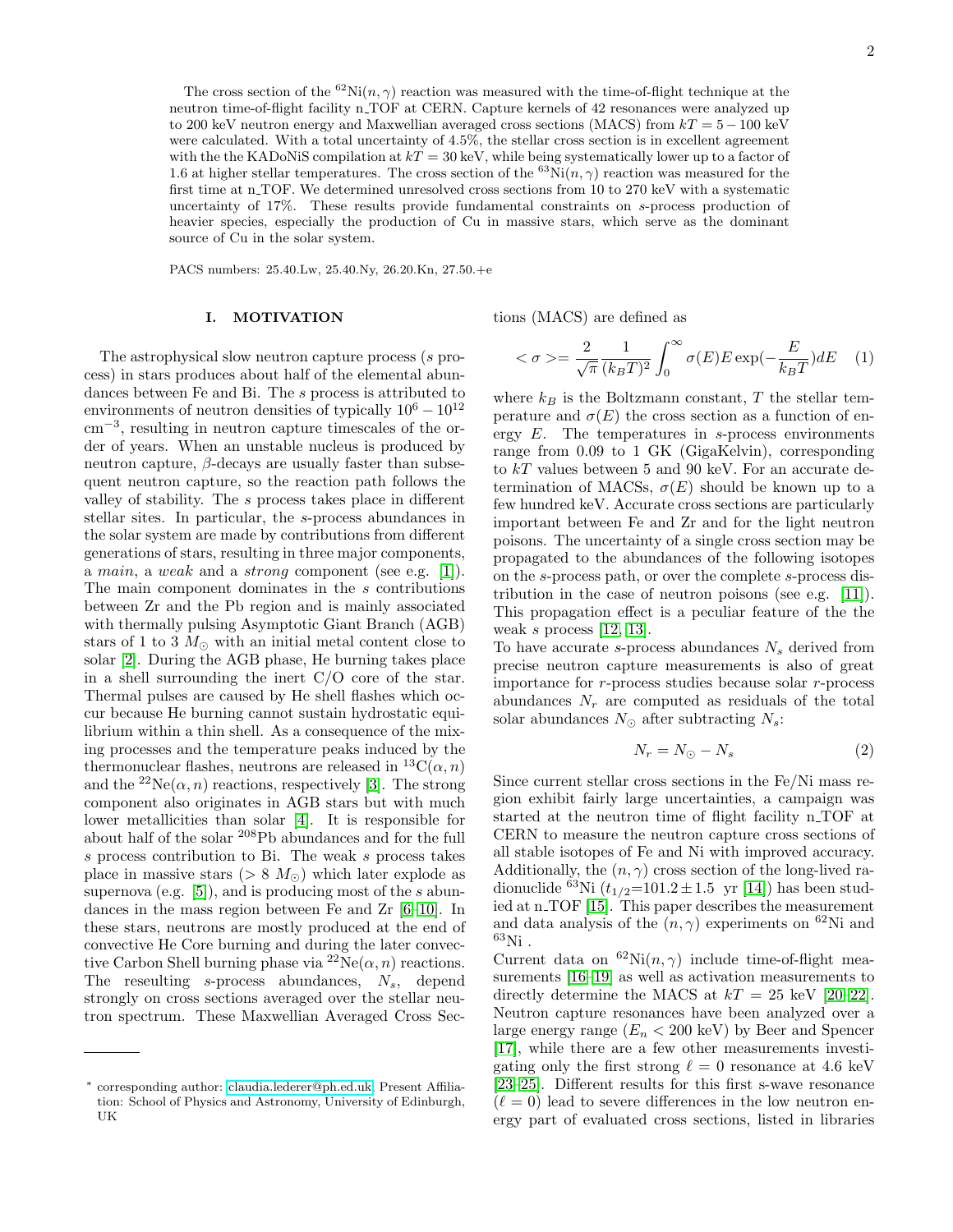such as  $ENDF/B-VII.1$  [\[26\]](#page-10-17), JENDL-4.0 [\[27\]](#page-10-18) and JEFF-3.1.1 [\[28\]](#page-10-19). The n\_TOF data allowed us to determine resonance capture kernels up to 200 keV neutron energy, Maxwellian averaged cross sections cross sections were determined from  $kT = 5$  to 100 keV with uncertainties between 4.5 and 10.4%.

We also measured the <sup>63</sup>Ni(n,  $\gamma$ ) cross section above thermal neutron energies (25 meV). Results for the resonance capture kernels and Maxwellian averaged cross sections are already published in [\[15\]](#page-10-9). In this paper, we present results of the unresolved capture cross section between 10 and 270 keV.

## II. MEASUREMENT

#### A. Facility

The measurements were performed at the neutron time-of-flight facility n TOF (Phase2) at CERN. At n TOF, a highly intense, pulsed neutron beam is produced by spallation reactions of a pulsed 20 GeV proton beam from the CERN Proton Synchrotron on a massive lead target. The initially very energetic neutrons are moderated by a water layer surrounding the spallation target. The resulting neutron flux approximates an energy dependence proportional to  $1/E_n$  and ranges from thermal (25 meV) up to few GeV. Due to the long flight path of 185 m and a pulse width of 7 ns, a high resolution in neutron energy of  $\Delta E/E \approx 3 \times 10^{-4}$  and  $\Delta E/E \approx 5 \times 10^{-3}$  can be achieved at 1 eV, and at 1 MeV, respectively [\[29\]](#page-10-20). For a detailed description of the n\_TOF facility, see Reference [\[29\]](#page-10-20).

The  $(n, \gamma)$  reactions on <sup>62</sup>Ni and <sup>63</sup>Ni were studied in separated campaigns. During the <sup>63</sup>Ni campaign, additional data were taken again with the <sup>62</sup>Ni sample, because <sup>62</sup>Ni represented the most abundant impurity in the <sup>63</sup>Ni sample. For the final <sup>62</sup>Ni $(n, \gamma)$  cross section, results from both campaigns were combined.

#### B. Detection setup

The prompt  $\gamma$ -ray cascade that is emitted after each neutron capture event was detected using a pair of  $C_6D_6$ scintillation detectors where the housing was made of carbon fibre [\[30\]](#page-10-21), in order to reduce their sensitivity to neutrons to the minimum possible value. This feature is important, since neutrons scattered from the sample can be captured in the detector material and produce  $\gamma$ -rays which are not distinguishable from neutron capture in the sample of interest. The  $C_6D_6$  detector system is installed perpendicular to the neutron beam and about 9 cm upstream from the capture sample. In this configuration, background due to in-beam photons, produced at the spallation target and scattered by the sample, is minimized. Additionally, angular distribution effects of  $\gamma$ -rays from  $\ell > 0$  resonances can be neglected in this

position. The  $C_6D_6$  detectors were calibrated at 0.662, 0.898, 1.836, and 4.44 MeV using standard  $^{137}Cs$ ,  $^{88}Y$ and AmBe γ-sources. Calibration runs were repeated every week during the measurement to monitor the detector stability. The data acquisition system records the full pulse shape using Flash ADCs at a sampling rate of 500 MHz, corresponding to a time resolution of 2 ns. A trigger signal from the Proton Synchrotron, shortly before the proton bunch hits the neutron target, starts the data acquisition. Data are recorded for 16 ms in the 8 MBytes on-board buffer memory of the digitizers, covering the neutron energy range down to 0.7 eV. In the second campaign, the data acquisition system was adjusted to a recording time of 80 ms, thus extending the minimum measurable neutron energy to 27 meV.

### C. Samples

The <sup>62</sup>Ni sample consisted of 2 g metal powder, which was pressed into a stable pellet 20 mm in diameter and about 1 mm in thickness. The <sup>63</sup>Ni sample was produced about 30 years ago by breeding a highly enriched  $62$ Ni sample in the ILL high flux reactor at Grenoble [\[31–](#page-10-22)[33\]](#page-10-23). A first analysis of this material confirmed that it was free of any detectable impurities apart from the ingrown Cu component. After a chemical separation of the Cu, the remaining Ni fraction was converted into NiO grains typically 1 to 2 mm in size and with a total mass of 1156 mg. Finally, the grains were sealed in a light cylindrical container made from polyether-ether-ketone  $([C_{20}H_{12}O_3]_n$ , PEEK, wall thickness 0.15 mm), with a total weight of 180 mg. Mass spectroscopic analysis of the sample yielded a <sup>63</sup>Ni to <sup>62</sup>Ni ratio of  $0.123 \pm 0.001$ . This sample was used for measuring the  ${}^{63}\text{Ni}(n, \gamma)$  cross section [\[15\]](#page-10-9) and for fitting the first large  ${}^{62}\text{Ni}(n,\gamma)$  resonance at 4.6 keV due to its smaller thickness (see Section [IV A 1](#page-5-0) for details). Additionally to the Ni samples, a Au sample of the same geometry as the Ni samples was used to normalize the cross section. A summary of the samples is shown in Table [I.](#page-2-0)

<span id="page-2-0"></span>TABLE I. Sample characteristics. All samples were of cylindrical shape and 2 cm in diameter.

|             |                |                   | Sample Mass Enrichment $(w\%)$ | Thickness                   | Chemical     |
|-------------|----------------|-------------------|--------------------------------|-----------------------------|--------------|
|             | $(mg)^{62}$ Ni |                   | $^{63}\rm{Ni}$                 | $(10^{-3} \text{ atoms/b})$ | form         |
| $^{62}$ Ni  | 1989 98.0      |                   |                                | 6.20                        | metal pellet |
| $^{63}$ Ni  | 1156 69.4      |                   | 8.4                            | 5.68                        | oxide grains |
| $^{197}$ Au | 596            | $\qquad \qquad -$ |                                | 0.584                       | metal foil   |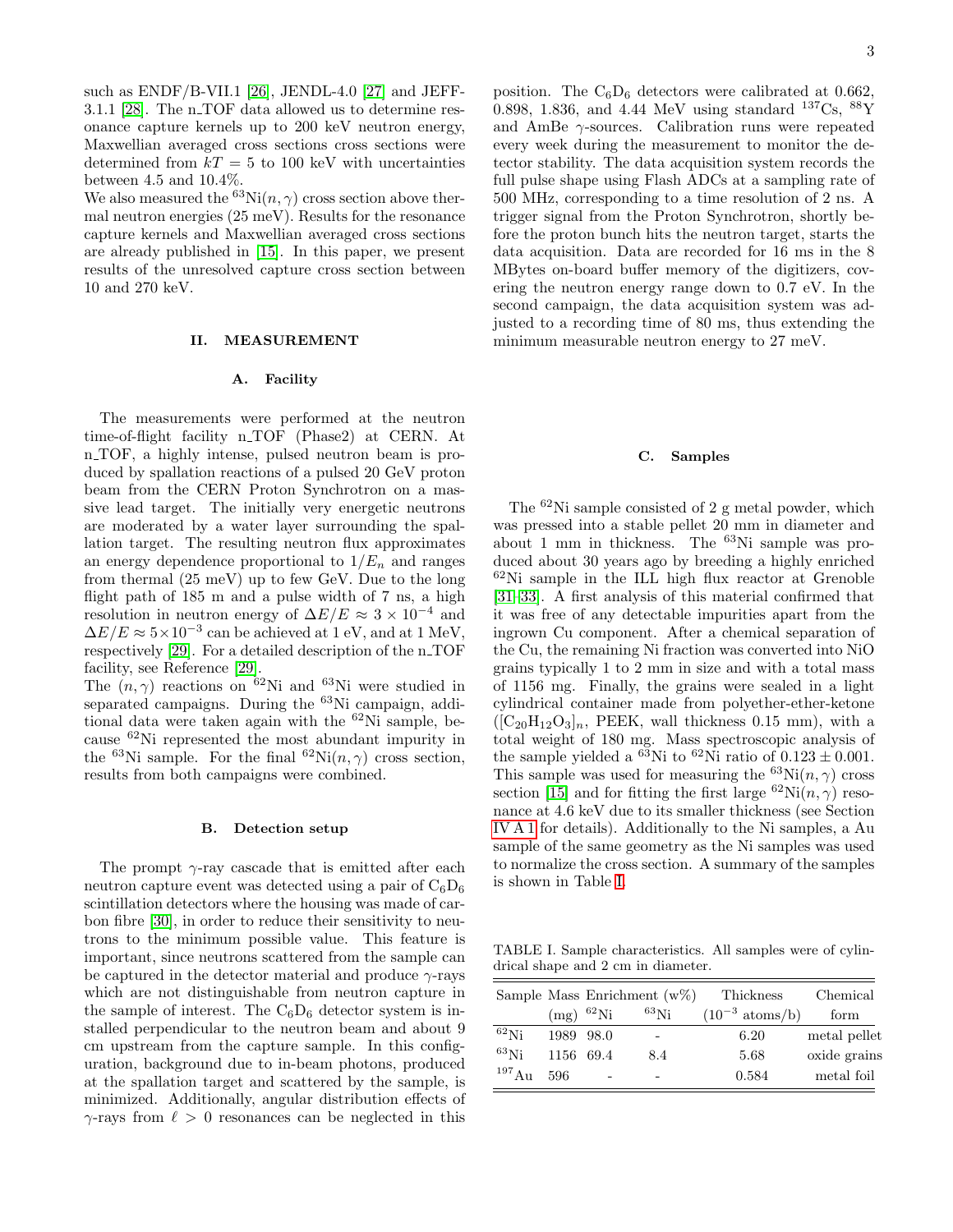## III. DATA ANALYSIS

#### A. Determination of the Capture Yield

All time-of-flight spectra were corrected for dead-time effects, which never exceeded  $1\%$ . The count rate C measured in a capture experiment is related to the capture yield  $Y_c$  via

$$
C(E_n) = Y_c(E_n)\phi_n(E_n)\varepsilon_c + B(E_n)
$$
 (3)

with  $\phi_n(E_n)$  being the number of neutrons hitting the sample,  $\varepsilon_c$  the detection efficiency for capture events, and  $B(E_n)$  the background reactions. To obtain the detection efficiency which is independent of the de-excitation path of the compound nucleus, we applied the Pulse Height Weighting Technique [\[34\]](#page-10-24). Usually, the detection efficiency for a single  $\gamma$ -ray depends strongly on its energy, but by subjecting a pulse height dependent weight to each recorded signal, one can achieve a detection efficiency

$$
\varepsilon_c = k \times E^* \tag{4}
$$

which is a linear function of the excitation energy  $E^*$  of the compound nucleus, regardless of the decay pattern of the capture cascade. The excitation energy  $E^*$  is the sum of the reaction Q-value (6.84 MeV and 9.66 MeV for  ${}^{62}$ Ni and <sup>63</sup>Ni, respectively) and the neutron energy in the center of mass system. The weights can be parametrized with a polynomial function of the energy deposited in the detector. Weighting functions were determined by simulating the detector response to mono-energetic  $\gamma$ -rays using GEANT-4 [\[35\]](#page-10-25), implementing a detailed geometry of the experimental setup.

After weighting, the capture yield  $Y_c$  can be calculated as

$$
Y_c(E_n) = N \frac{C_w(E_n) - B_w(E_n)}{E^* \phi_n(E_n)}
$$
(5)

where  $C_w$  is the weighted count rate,  $B_w$  the weighted background, N a normalization factor, and  $\phi_n$  the neutron flux incident on the sample. We used a neutron flux evaluated using long term measurements with several detectors and Monte Carlo simulations [\[36\]](#page-10-26). The uncertainty in the neutron flux is 2% below 10 keV and above 100 keV, and 4-5% between 10-100 keV neutron energy. To obtain the absolute capture yield, the absolute detection efficiency, and the fraction of the neutron flux incident on the sample (beam interception factor) need to be known. After applying weighting functions, the efficiency to detect a capture event for each isotope only depends on the excitation energy of the compound nucleus. The systematic uncertainty in the capture yield ascribed to the Pulse Height Weighting Technique is 2% [\[37\]](#page-10-27). The normalization factor for obtaining the absolute detection efficiency  $N$  is then the same for all measured isotopes after scaling the weighted counts with the excitation energy  $E^*$ . The beam interception, together with

the normalization factor  $N$  was determined with the saturated resonance technique at the  $E_n = 4.9 \text{ eV}$  resonance in Au, using a Au sample of the same diameter as the Ni samples. If the Au sample is chosen sufficiently thick, no neutrons are transmitted through the sample at the resonance energy. Since the capture width  $\Gamma_{\gamma}$  is bigger than the neutron width  $\Gamma_n$  for this resonance, almost all neutrons interacting with the sample get captured. It has been demonstrated in Ref. [\[38\]](#page-10-28) that a normalization obtained from this saturated resonance in Au is nearly independent of even large changes in the resonance parameters.

Since the neutron beam profile changes with neutron energy, the beam interception factor depends slightly on neutron energy as well. This effect was determined by Monte Carlo simulations [\[29\]](#page-10-20). In the investigated neutron energy range the beam interception factor never changed by more than  $\pm 1.5\%$  compared to the value at 4.9 eV. We estimated the systematic uncertainty of the final cross section due to the normalization  $N$  and the beam interception, including a possible misalignment of the sample which would affect the energy dependence of the beam interception, as 1%. The resulting total systematic uncertainty for determining the absolute capture yield is consequently 3% up to 10 keV and from 100-200 keV, and 5.5% from 10-100 keV neutron energy.

The effective neutron flight path, and thus the neutron energy calibration, was determined relative to low energy resonances in Au, which have been recently measured at the time-of-flight facility GELINA with high precision [\[39\]](#page-10-29).

## B. Backgrounds

The background for capture measurements at n\_TOF consists of a number of different components.

Ambient background is coming from cosmic rays, natural radioactivity and a possible radioactivity of the sample itself. This background is determined by runs without neutron beam.

Sample-independent background, due to reactions of the neutron beam with any structure material, is determined in runs with an empty sample holder.

Sample-dependent background consists of two components. Neutrons, scattered from the sample into the experimental area where they are captured, and photons, which are produced at the spallation target and are scattered from the sample into the detector. The latter background, called in-beam  $\gamma$  background, appears at neutron energies between 10 and 300 keV. It stems mainly from neutron capture on the hydrogen of the moderator and could be significantly improved in the second campaign by using borated water as moderator. This improvement is demonstrated in Fig. [1,](#page-4-0) which shows a comparison of the  ${}^{62}$ Ni capture yields from both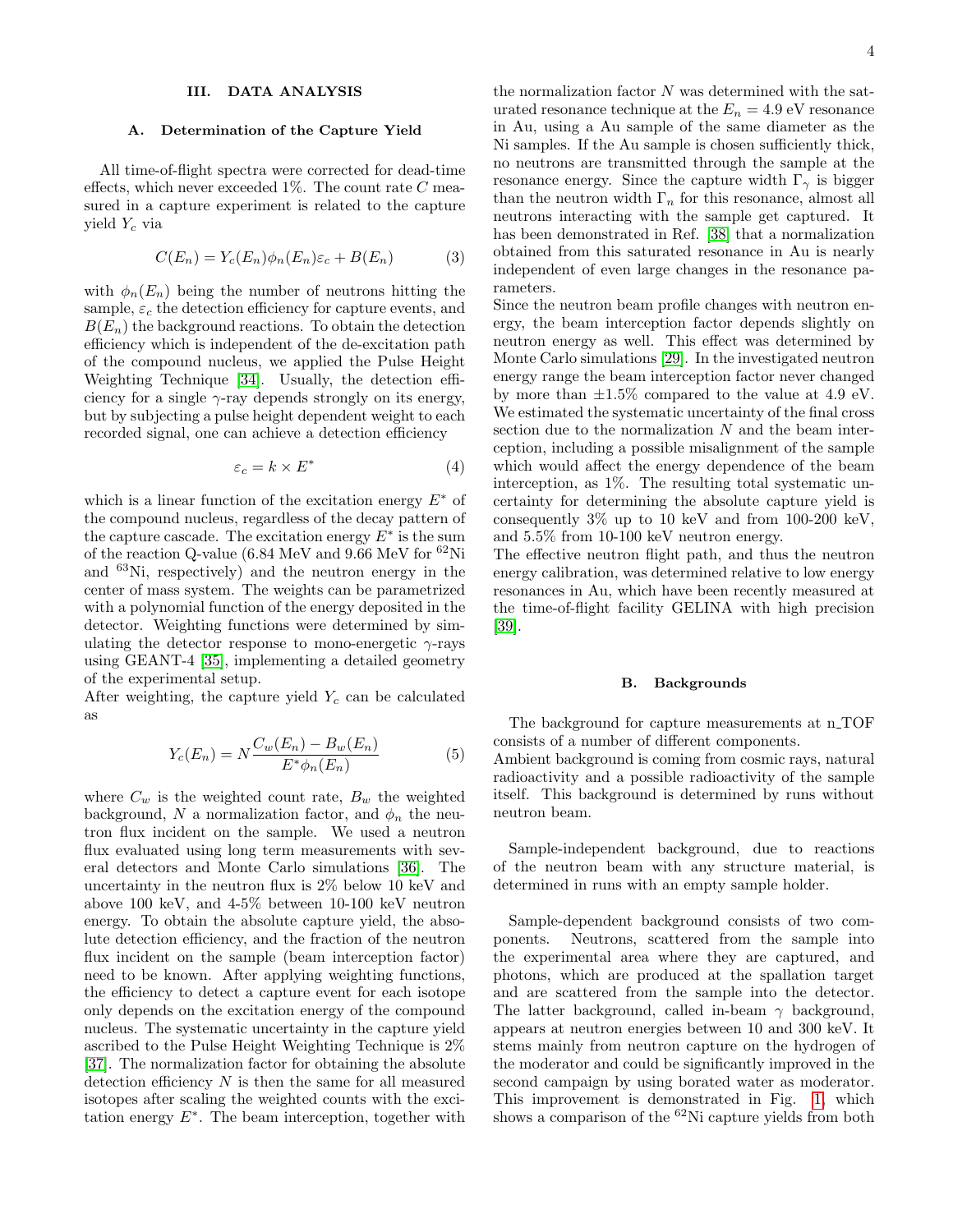campaigns, using water in the first, and borated water in the second campaign.

Sample dependent backgrounds can be investigated using black resonance filters installed about halfway between the spallation target and the sample. These filters are sufficiently thick that the neutron spectrum is left void of neutrons at the energies of certain strong resonances. Accordingly, events in these energy windows are due to background reactions. We checked this background for neutron energies below 1 keV by comparing sample spectra with filters with the spectrum of the empty sample holder with filters and found no indication for such a sample related background. For higher neutron energies, this comparison was not possible due to lack of statistics. Since this background, however, is varying smoothly with neutron energy, it can be assumed as being constant over the width of the resonance and therefore be fitted while fitting the resonance shape. This approach could be cross checked by analyzing the <sup>62</sup>Ni data from two different campaigns, each having different backgrounds (for the second campaign borated water was used as moderator, reducing the photon background). The capture kernels of  ${}^{62}$ Ni resonances mostly agreed within statistical uncertainties for both campaigns. For the few exceptions, the standard deviation of the two fits was used as uncertainty of the capture kernel.

Multiple scattering (MS) is a background that arises



<span id="page-4-0"></span>FIG. 1. (Color online) Capture yield of  ${}^{62}$ Ni using water (black) and borated water (red) as moderator. The addition of boron yields a significant reduction of the photon induced background in the keV region.

when a neutron is captured in the sample after it had been scattered within the sample itself. This background can be large in resonances with high scatteringto-capture ratios and depends also strongly on the sample geometry. The MS corrections are considered by the SAMMY code [\[40\]](#page-10-30), which was used for analyzing the neutron resonances in <sup>62</sup>Ni. For the unresolved cross section of <sup>63</sup>Ni no such corrections could be applied due to the unknown scattering cross section. However, the effect is

small since the <sup>63</sup>Ni sample was relatively thin. A possible overestimation of the cross section due to this effect is included in the systematic uncertainty of the cross section.

A further sample related background consists of  $\gamma$ -rays originating from inelastic scattering of neutrons. This background can be neglected in this measurement since the first excited state in <sup>62</sup>Ni and the first excited state above the detector threshold of  $250 \text{ keV}$  in  $63\text{Ni}$  are above 0.5 MeV. In both cases population of those levels was not possible on the investigated neutron energy range [\[41\]](#page-10-31). The capture yields of  $^{62}$ Ni and  $^{63}$ Ni together with the ambient and sample-independent background components are shown in Figures [2](#page-4-1) and [3,](#page-5-1) respectively.



<span id="page-4-1"></span>FIG. 2. (Color online) (Top) Capture yield of <sup>62</sup>Ni (black, solid line) compared with backgrounds due to neutron reactions in surrounding materials (pink, solid line, measured with empty sample holder) and ambient background (blue, shaded line). While the ambient background is 2 orders of magnitude smaller than the signal over the whole energy range, the empty background plays a crucial role in the higher keV range. (Bottom) Zoom into the neutron energy region from 6 to 100 keV.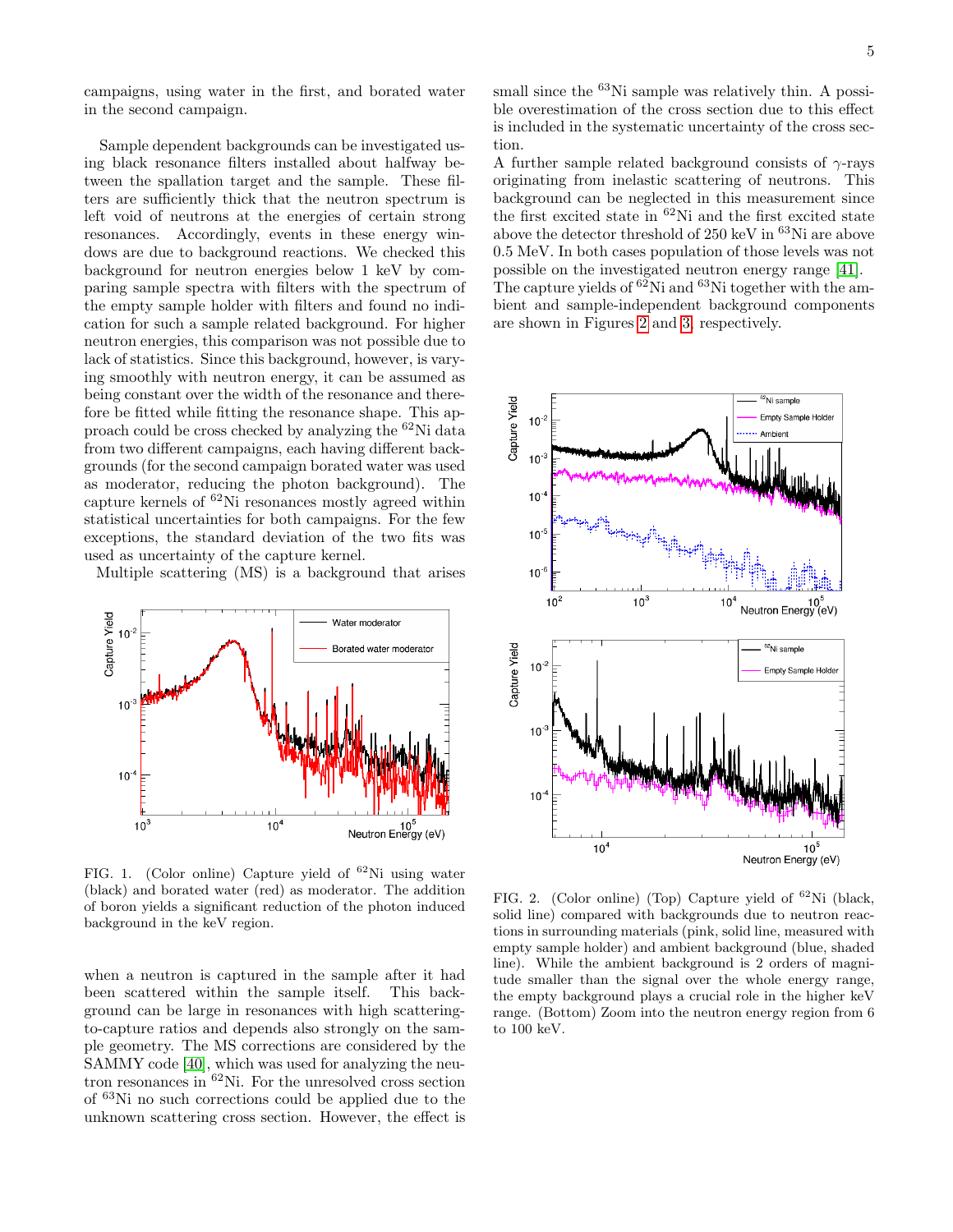

<span id="page-5-1"></span>FIG. 3. (Color online) Capture yield of <sup>63</sup>Ni (green) compared with backgrounds due to neutron reactions on  ${}^{62}$ Ni in the sample (black) and with surrounding materials (pink, shaded line, measured with empty sample container), and ambient background (black, shaded line). The spectrum recorded with the  $^{62}$ Ni sample was scaled to the areal density of  $^{62}$ Ni in the  $^{63}{\rm Ni}$  sample.

## IV. RESULTS ON  $^{62}$ Ni $(n, \gamma)$

#### A. Resonance Analysis

Neutron resonances up to about 200 keV neutron energy were identified and analyzed using the multi-level R-matrix Code SAMMY [\[40\]](#page-10-30). The fitting procedure applied in SAMMY to find the 'best fit' values of parameters and the associated parameter covariance matrix is based on the Bayes' theorem. The resonance shapes were fitted using the Reich-Moore approximation, including corrections for self shielding, multiple scattering and impurities in the sample, which were mainly other Ni isotopes. Experimental effects, such as Doppler broadening and the resolution of the capture setup, were taken into account. Because the measured resonance widths were in most cases larger than the natural widths due to the broadening, only the capture kernel could be determined. It is related to the resonance area via

$$
k_{\gamma} = \frac{2}{\pi \lambda^2} \int_{-\infty}^{+\infty} \sigma(E) dE = g_s \frac{\Gamma_n \Gamma_{\gamma}}{\Gamma_n + \Gamma_{\gamma}}
$$
(6)

where  $\lambda$  denotes the de Broglie wavelength at the resonance energy, and  $\Gamma_n$ ,  $\Gamma_\gamma$  the neutron and capture widths of the resonance. The statistical spin factor  $g_s = (2J + 1)/(2s + 1)(2I + 1)$  is determined by the resonance spin J, the neutron spin  $s = 1/2$  and the spin I of the target nucleus. The results obtained from the SAMMY fits with their statistical uncertainties are listed in Table [II](#page-6-0) for resonances up to 200 keV. We used the partial neutron widths  $\Gamma_n$  obtained by Beer and Spencer [\[17\]](#page-10-14) for  $\ell = 0$  resonances to fit the radiative width  $\Gamma_{\gamma}$ . For resonances with  $\ell > 0$ , no experimental data for partial widths were available, so the capture kernel  $k_{\gamma}$  is given

in the table. Examples for resonance fits are shown in Fig. [4.](#page-6-1) Table [II](#page-6-0) lists the combined result and propagated statistical uncertainties of both measurement campaigns. The systematic uncertainties due to the pulse height weighting  $(2\%)$ , the normalization  $(1\%)$ , and the neutron flux shape (2-5%) are not included in Table [II.](#page-6-0) This leads to a total systematic uncertainty in the capture kernel of 3% for resonances up to 10 keV and from 100-200 keV, and 5.5% for resonances from 10-100 keV.

## <span id="page-5-0"></span>1. Resonance at  $E_R = 4.6 \text{ keV}$

The shape of the neutron resonance at  $E_R$ =4.6 keV is highly affected by background from multiple scattering, due to its very high scattering-to-capture ratio of  $\approx 800$ . It was found impossible to fit this resonance with the relatively thick <sup>62</sup>Ni sample, therefore data measured with the thinner <sup>63</sup>Ni sample, where multiple scattering is less important, were used to analyze this resonance. Since the estimated multiple scattering background varies with the neutron width  $\Gamma_n$ , the resonance was fitted while keeping  $\Gamma_n$  constant. The resonance was assigned as  $\ell = 0$  due to its shape. Using two previously measured values for the neutron width,  $\Gamma_n=1.822$  keV [\[25\]](#page-10-16) and  $\Gamma_n=2.075$  keV [\[24\]](#page-10-32),  $\Gamma_{\gamma}$  values of 2.4 meV and 2.7 meV were obtained in the SAMMY fits, respectively. A resonance fit was not possible using a third experimental value for  $\Gamma_n$  of 1.3 keV [\[42\]](#page-10-33). Since this resonance is an s wave, the two possible options for the fit yield different contributions to the cross section at lower energies. In fact, the thermal cross section obtained with the two choices is 16.2 barn for  $\Gamma_{\gamma} = 2.7$  meV, but only 12.8 barn for  $\Gamma_{\gamma} = 2.4$  meV. Previous measurements of the thermal cross section result in reported values between 14.0 and 21 barn [\[43–](#page-10-34)[50\]](#page-10-35), with the majority of values grouped around 14.5 barn [\[43,](#page-10-34) [45,](#page-10-36) [46,](#page-10-37) [48,](#page-10-38) [49\]](#page-10-39). Due to this large spread, these previous measurements cannot give us a hint on the correct  $\Gamma_{\gamma}$  value. A new measurement of this resonance using a much thinner sample would be desirable in the future, especially since this resonance contributes about 50% to the Maxwellian averaged cross section (MACS) at  $kT=30$  keV.

## 2. Level Spacing

It is expected that the average level density of the compound nucleus is constant over the investigated energy range. Figure [5](#page-7-0) shows that the accumulated number of observed levels as a function of neutron energy follows the expected linear behaviour up to about 80 keV. The increasing number of missing levels is due to the weakening signal-to-background ratio combined with the decreasing energy resolution of the  $n$ -TOF setup. We find an average level spacing of roughly 28 keV for s-wave resonances and 3.4 keV for  $\ell > 0$  resonances. The consequences of missing resonances for the Maxwellian averaged cross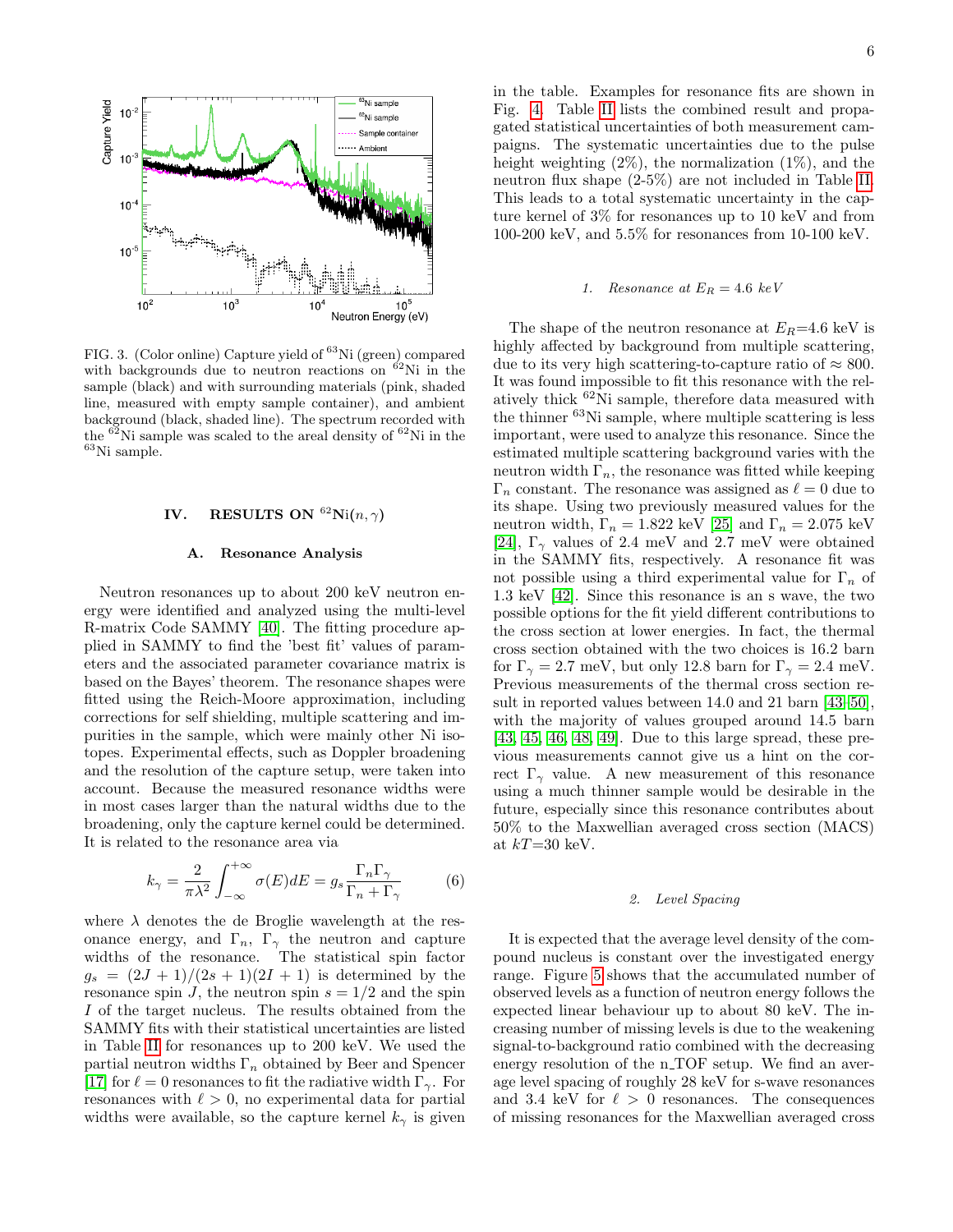

<span id="page-6-1"></span>FIG. 4. (Color online) (a-d) Examples for resonances fitted with the program SAMMY [\[40\]](#page-10-30). The dots are the measured data, the line represents the result of the resonance fit. Panel a shows the fit of the 4.6 keV resonance which was analyzed using the spectra obtained with the <sup>63</sup>Ni sample. The data in panels b-d are from the first  ${}^{62}$ Ni campaign.

<span id="page-6-0"></span>TABLE II. Resonance energies  $E_R$  and capture kernels  $k_{\gamma}$ of the <sup>62</sup>Ni $(n, \gamma)$  reaction. When possible,  $\Gamma_{\gamma}$  values have been fitted using spin assignments and  $\Gamma_n$  values from Beer and Spencer [\[17\]](#page-10-14). Resonances, which were not seen in any previous measurement are marked by an asterisk.

| $E_R$ (eV) $g_s$             |   |         | $\Gamma_n$ (meV) $\Gamma_\gamma$ (meV) | $k_{\gamma}$ (meV) |
|------------------------------|---|---------|----------------------------------------|--------------------|
| $2128.6 \pm 0.2$             |   |         |                                        | $0.570 \pm 0.043$  |
| $4614.8 \pm 6.8$             | 1 |         | $2545 \pm 143$                         |                    |
| $8438.4 \pm 1.1$             |   |         |                                        | $11.1 \pm 0.5$     |
| $9540.3 \pm 0.7$             |   |         |                                        | $146.4 \pm 6.1$    |
| $12225.4 \pm 1.7^*$          |   |         |                                        | $15.6 \pm 2.5$     |
| $17791.5 \pm 1.4$            |   |         |                                        | $52.6 \pm 2.2$     |
| $20602.3 \pm 1.5^*$          |   |         |                                        | $37.6 \pm 1.8$     |
| $24621.9 \pm 0.5$            |   |         |                                        | $76.9 \pm 3.4$     |
| $28417.5 \pm 3.0$            |   |         |                                        | $124.4 \pm 5.1$    |
| $29507.1 \pm 3.2$            |   |         |                                        | $211.2 \pm 8.6$    |
| $29960.1 \pm 2.4^*$          |   |         |                                        | $13.9 \pm 2.0$     |
| $34473.5 \pm 6.4$            |   |         |                                        | $114\pm12$         |
| $38279.5 \pm 1.8$            |   |         |                                        | $313\pm17$         |
| $40547.8 \pm 2.2$            |   |         |                                        | $56.8 \pm 6.6$     |
| $41241.6 \pm 2.6$            |   |         |                                        | $59 \pm 12$        |
| $43023 \pm 19$               | 1 | 340000  | $496 \pm 45$                           |                    |
| $45137.1 \pm 2.1$            |   |         |                                        | $160 \pm 9$        |
| $53402.4 \pm 6.0^*$          |   |         |                                        | $81 \pm 14$        |
| $57024 \pm 15$               |   |         |                                        | $108 \pm 15$       |
| $57634 \pm 9*$               |   |         |                                        | $71\pm10$          |
| $63443.6 \pm 2.9$            |   |         |                                        | $90\pm25$          |
| $67911.8 \pm 2.6^*$          |   |         |                                        | $75 \pm 28$        |
| $70892.9\pm3.2^*$            |   |         |                                        | $61 \pm 12$        |
| $74419.6 \pm 2.6$            |   |         |                                        | $186 \pm 15$       |
| $77463 \pm 25$               | 1 | 70000   | $265 \pm 53$                           |                    |
| $78519.3 \pm 8.1$            |   |         |                                        | $130 \pm 14$       |
| $81469 \pm 31^*$             |   |         |                                        | $79\pm13$          |
| $93944 \pm 46$               |   |         |                                        | $114 \pm 29$       |
| $95038 \pm 1033$             | 1 | 2500000 | < 1200                                 |                    |
| $104168 \pm 22$              |   |         |                                        | $371 \pm 73$       |
| $106550\pm1460$              | 1 | 4600000 | < 3300                                 |                    |
| $113203.2 \pm 6.7$           |   |         |                                        | $208 \pm 44$       |
| $120052 \pm 47$              |   |         |                                        | $323 \pm 54$       |
| $131919 \pm 15$ <sup>*</sup> |   |         |                                        | $174 \pm 36$       |
| $139011 \pm 45$              |   |         |                                        | $504 \pm 84$       |
| $144191 \pm 25$              |   |         |                                        | $488 \pm 135$      |
| $147713 \pm 32^*$            |   |         |                                        | $568 \pm 60$       |
| $149873 \pm 66$              | 1 | 140000  | $584 \pm 117$                          |                    |
| $161745 \pm 19$              |   |         |                                        | $557 \pm 94$       |
| $170593\pm21^*$              |   |         |                                        | $403 \pm 70$       |
| $180902 \pm 21$ <sup>*</sup> |   |         |                                        | $445 \pm 91$       |
| $187175 \pm 45$              | 1 | 90000   | $1610 \pm 296$                         |                    |

sections are discussed in section [IV B.](#page-7-1)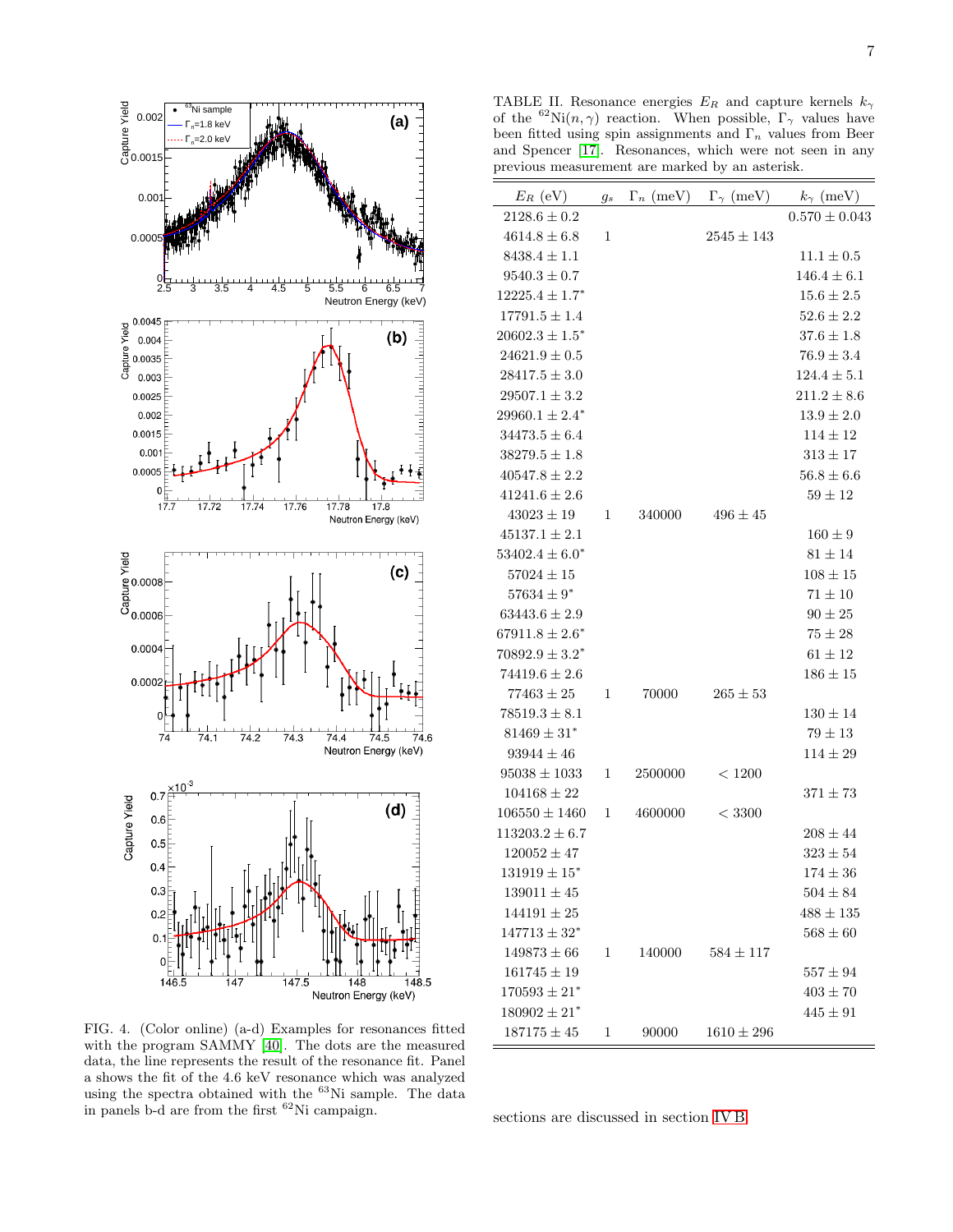

<span id="page-7-0"></span>FIG. 5. (Color online) Accumulated number of levels as a function of neutron energy. The black dots represent the data, the red line is a linear fit from 0 to 80 keV.

#### <span id="page-7-1"></span>B. Maxwellian Averaged Cross Sections

We calculated Maxwellian averaged cross section from  $kT = 5 - 100$  keV using the resonance parameters obtained from the SAMMY fits. Resonances parameters from 200 keV onwards were taken from the JENDL-4.0 library [\[27\]](#page-10-18). The MACS values from  $kT = 5-100$  keV together with their statistical and systematic uncertainties are listed in Table [III](#page-7-2) and Table [IV](#page-7-3) details the uncertainties for three typical values of  $kT$ . Systematic uncertainties include the Pulse Height Weighting Technique, the normalization, and the neutron flux. The impact of the two different fits for the 4.6 keV resonance according to the different multiple scattering corrections has been included as separate systematic uncertainty (called "'MS at  $E_R = 4.6 \text{ keV}$ " in Table [IV\)](#page-7-3).

To investigate the effect of missing levels on the MACS values an average cross section was calculated from our data in the energy range from 81 to 200 keV, using simulated self shielding and multiple scattering corrections. These corrections were obtained by means of Monte Carlo simulations taking into account the sample geometry and neutron capture and scattering cross sections. The MACS values of this approach were between 3% and 7% higher in the range  $kT = 40 - 100$  keV than the results calculated from resonance data only. We included this difference as additional systematic uncertainty in Table [IV](#page-7-3) (missing levels).

A comparison of our results to previous measurements and evaluations is shown in Fig. [6.](#page-8-0) For  $kT < 30$  keV, the n TOF data are in agreement with the results of Alpizar-Vicente et al. [\[19\]](#page-10-11). At 25 keV and 30 keV, our MACS is in excellent agreement with activation measurements of Nassar et al. [\[20\]](#page-10-12) and Dillmann et al. [\[22\]](#page-10-13), while being significantly lower than a previous time-of-flight measure-ment by Tomyo et al. [\[18\]](#page-10-40). Towards higher  $kT$  values, our data start to deviate from the results of Alpizar-Vicente

<span id="page-7-2"></span>TABLE III. Maxwellian averaged cross sections of the  $^{62}$ Ni $(n, \gamma)$  reaction from 5 to 100 keV together with statistical and systematic uncertainties.

| $kT$ (keV) | $MACS$ (mb) |             | Uncertainty $(\%)$ |
|------------|-------------|-------------|--------------------|
|            |             | Statistical | Systematic         |
| 5          | 181.2       | 0.6         | 5.2                |
| 10         | 83.2        | 0.6         | 4.9                |
| 15         | 50.8        | 0.6         | 4.8                |
| 20         | 35.8        | 0.7         | 4.4                |
| 25         | 27.4        | 1.0         | 4.3                |
| 30         | 22.2        | 1.5         | 4.2                |
| 40         | 16.0        | 2.7         | $-4.1/ + 5.1$      |
| 50         | 12.5        | 3.8         | $-4.1/ + 6.7$      |
| 60         | 10.2        | 4.7         | $-4.0/ + 7.2$      |
| 80         | 7.44        | 6.0         | $-3.9/ + 8.0$      |
| 100        | 5.75        | 6.7         | $-3.8/ + 8.0$      |
|            |             |             |                    |

<span id="page-7-3"></span>TABLE IV. Contributions to the uncertainties (in %) for the stellar  ${}^{62}\text{Ni}(n,\gamma)$  cross sections (see text for details).

| $kT$ (keV)                                 | 5   | 30  | 100          |
|--------------------------------------------|-----|-----|--------------|
| Weighting Functions                        | 2   | 2   | 2            |
| Normalization                              |     | 1   | 1            |
| Neutron Flux Shape                         | 2.0 | 2.7 | 2.9          |
| $\overline{MS}$ at $E_B = 4.6 \text{ keV}$ | 4.2 | 2.3 | 0.9          |
| Missing Levels                             |     |     | $+7$         |
| Counting Statistics                        | 0.6 | 1.5 | 6.7          |
| Total                                      | 5.2 | 4.5 | $-7.7/+10.4$ |

et al. [\[19\]](#page-10-11), being systematically lower up to a factor of 1.8. As investigated by Monte Carlo simulations, missing levels due to high background at high neutron energies cannot account for that difference. For  $kT > 50$ , our data are in fair agreement with MACS calculated using resonance parameters of the JENDL-4.0 evaluation [\[27\]](#page-10-18), which is mainly based on a measurement by Beer and Spencer [\[17\]](#page-10-14).

## **V.** RESULTS FOR  ${}^{63}$ Ni $(n, \gamma)$

The resonance analysis for the <sup>63</sup>Ni(n,  $\gamma$ ) reaction has already been described and published in Ref. [\[15\]](#page-10-9). In this section, the results for the unresolved cross section of  ${}^{63}\text{Ni}(n, \gamma)$  are presented. From 10 keV onwards, we calculated an averaged cross section, since the high background, mainly due to reactions of neutrons with <sup>62</sup>Ni and with the sample container prevented us from analyzing more resonances. The  ${}^{63}$ Ni $(n, \gamma)$  capture yield was calculated by subtracting the background due to  ${}^{62}$ Ni $(n, \gamma)$  reactions using the spectra recorded with the  $62$ Ni sample and the known  $62$ Ni abundance in the  $63$ Ni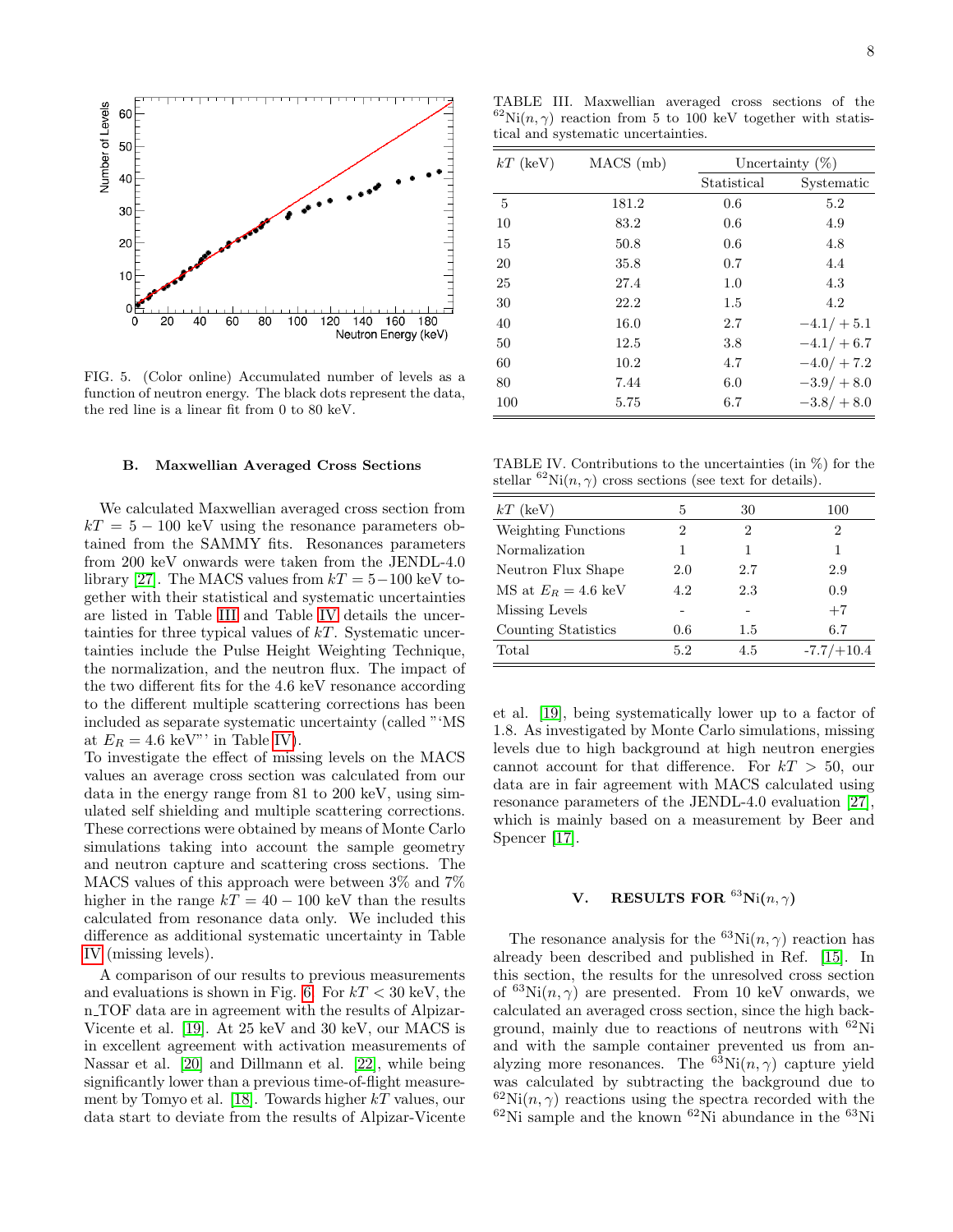

<span id="page-8-0"></span>FIG. 6. (Color online) Maxwellian Averaged Cross sections from 5 to 100 keV compared to previous measurements (Alpizar-Vicente et al. [\[19\]](#page-10-11), Nassar et al. [\[20\]](#page-10-12), Dillmann et al. [\[22\]](#page-10-13) and Tomyo et al. [\[18\]](#page-10-40)). The results obtained with data from the JENDL-4.0 evaluation (dashed line, [\[27\]](#page-10-18)) and the recommended MACS values of the KADoNiS compilation (solid line, [\[51\]](#page-10-41)) are included as well.

sample. Background from reactions on oxygen is negligible, due to the low reaction cross section. The average cross section was calculated using the thin target approximation

$$
\sigma = \frac{Y_c}{n},\tag{7}
$$

where *n* is the areal density of the sample and  $Y_c$  the neutron capture yield. As for  $62$ Ni, systematic uncertainties are coming from the Pulse Height Weighting Technique  $(2\%)$ , the neutron flux  $(2\% - 5\%)$ , and the normalization  $(1\%)$ . Additionally, the <sup>62</sup>Ni/<sup>63</sup>Ni ratio in the sample contributed an uncertainty of  $\leq 2\%$ . The background subtraction due to reactions on  $\overline{62}$ Ni in the sample introduces the largest systematic uncertainty, which we estimated as 15% based on different ways to treat the background at  ${}^{62}$ Ni resonances. Assuming a high multiple scattering correction of 5%, the total systematic uncertainty of this measurement amounts to 17%. The cross sections from 10-270 keV, along with statistical uncertainties, are listed in Table [V.](#page-8-1) MACS values and the implications of the <sup>63</sup>Ni cross section for stellar nucleosynthesis have been published in [\[15\]](#page-10-9).

## VI. ASTROPHYSICAL IMPLICATIONS

In addition to the cross sections of the target nuclei in their ground states, as measured here, reactions on thermally excited states have to be considered in the determination of stellar reaction rates to be used in astrophysical models. For  ${}^{62}\text{Ni}(n, \gamma)$ , the population of excited states is negligible across the full energy range of s process temperatures. Thus, the measured laboratory cross

<span id="page-8-1"></span>TABLE V. Average  ${}^{63}\text{Ni}(n, \gamma)$  cross sections between 10 and 270 keV laboratory neutron energy with statistical uncertainties. The total systematic uncertainty is 17%.

|           | Neutron Energy $(eV)$ | Cross Section (mb) |
|-----------|-----------------------|--------------------|
| $E_{low}$ | $E_{high}$            |                    |
| 10104     | 12136                 | $87 \pm 3$         |
| 12136     | 14577                 | $142 + 29$         |
| 14577     | 17506                 | $160 + 26$         |
| 17506     | 21023                 | $111 + 25$         |
| 21023     | 30304                 | $77 + 15$          |
| 30304     | 43664                 | $57 + 22$          |
| 43664     | 62871                 | $50 \pm 12$        |
| 62871     | 90456                 | $37 + 8$           |
| 90456     | 130027                | $22 + 7$           |
| 130027    | 186705                | $18 \pm 8$         |
| 186705    | 267743                | $7.0 \pm 5.8$      |

sections directly allow to derive the stellar rates. Due to the higher nuclear level density of  ${}^{63}$ Ni, only a fraction of the stellar rate can be constrained by a measurement of  ${}^{63}\text{Ni}(n,\gamma)$  cross sections and theoretical corrections have to be applied as described in [\[15\]](#page-10-9).

The impact of our new results on  ${}^{62}\text{Ni}(n, \gamma)$  and  $^{63}\text{Ni}(n, \gamma)$  on the weak s process in massive stars was investigated for a full stellar model for a 25  $M_{\odot}$  star with an initial metal content of  $Z=0.02$  [\[52\]](#page-11-0). The complete nucleosynthesis was followed with the post-processing NuGrid code MPPNP [\[53\]](#page-11-1). Figure [7](#page-9-2) shows the s-process abundance distribution in the mass region from Fe to Ga after the convective core He and the convective C shell burning phase. Although the solar system s-process abundances in the Ni-Cu-Zn region may be partially affected by the following core-collapse supernova event (e.g. [\[13,](#page-10-7) [54\]](#page-11-2)), the pre-explosive s-process distribution is relevant as it serves as seed for the later explosive nucleosynthesis. The abundance distribution calculated with the MACSs of  $62$ Ni and  $63$ Ni from this work and Ref. [\[15\]](#page-10-9) is compared to the abundances calculated with the recommended MACS data of the KADoNiS compilation v0.3 [\[51\]](#page-10-41). Because the <sup>62</sup>Ni MACS of this work is smaller than the value in KADoNiS for  $kT > 50$  keV, neutron capture rates of  $62$ Ni in the C shell burning phase, where temperatures correspond to  $kT \geq 90$  keV, are smaller and the final abundance of <sup>62</sup>Ni increases by 20%. The corresponding lower production of <sup>63</sup>Ni results in lower abundances of  $63$ Cu and  $64$ Zn. This decrease is compensated for  $65$ Cu and above  ${}^{66}$ Zn by the fact that the  ${}^{63}$ Ni MACS itself is a factor of 2 higher than the MACS value in KADoNiS, resulting in a stellar rate that is about 40% larger than the KADoNiS rate at typical shell C burning temperatures after considering the contribution from neutron capture on excited states in  ${}^{63}$ Ni [\[55\]](#page-11-3). Accordingly, the s abundances in this region differ only by  $1-2\%$ . For  $^{63}Cu$ , which is mainly produced by the radiogenic decay of <sup>63</sup>Ni after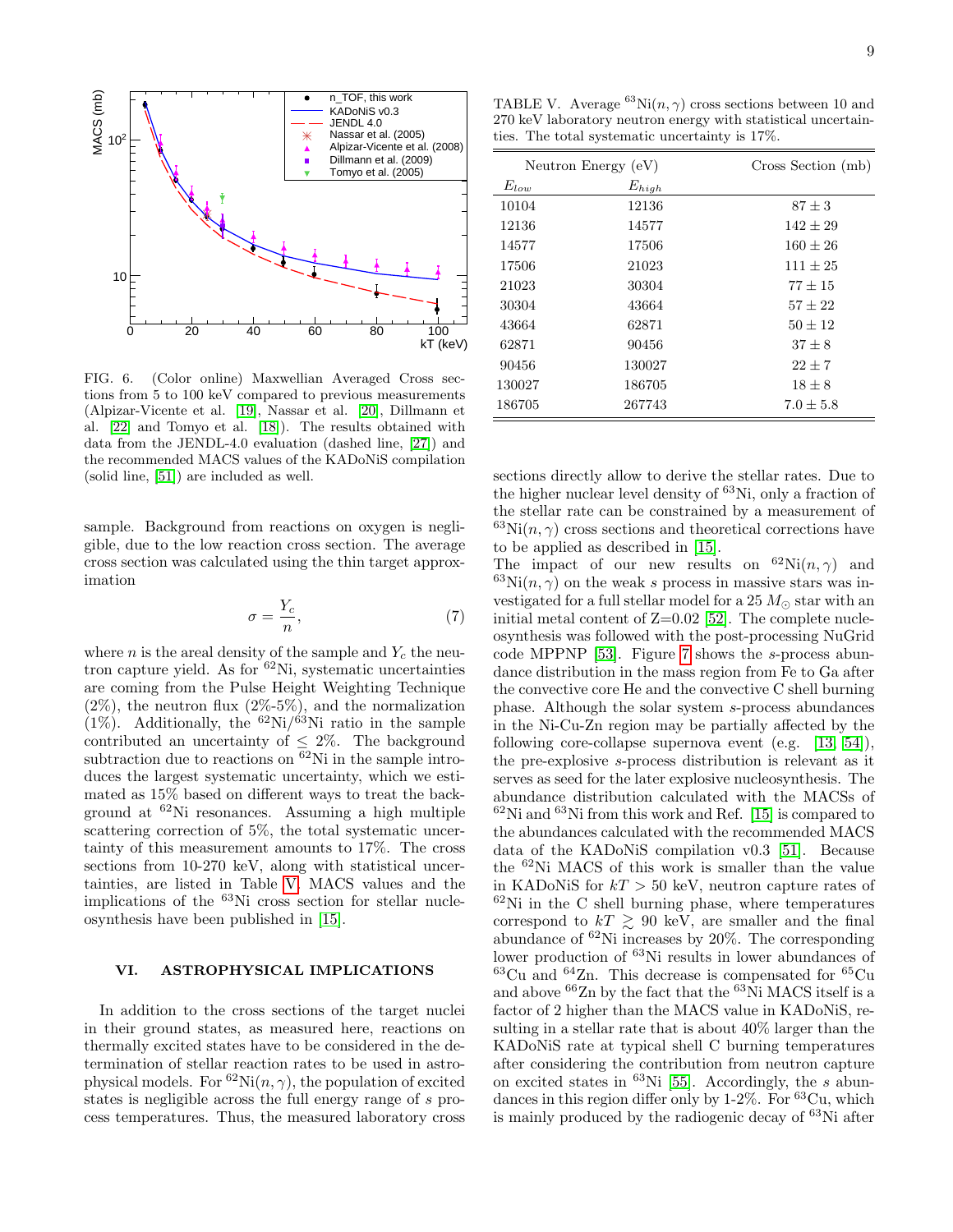

<span id="page-9-2"></span>FIG. 7. (Color online) (Top) Final isotopic s process abundances between Fe and Ga normalized to solar system abundances. The red circles represent the abundances using the <sup>62</sup>Ni $(n, \gamma)$  MACS of this work and the <sup>63</sup>Ni $(n, \gamma)$  MACS reported in Ref. [\[15\]](#page-10-9). This distribution is compared to the results using the recommended MACS of  ${}^{62}$ Ni and  ${}^{63}$ Ni of the KADoNiS compilation [\[51\]](#page-10-41). As a reference, the overabundance of <sup>16</sup>O is shown as black continuous line, divided and multiplied by 2 (black dashed lines). (Bottom) Ratio between the abundances using the new cross sections and the abundances using KADoNiS cross sections.

C shell burning, the effect of a smaller  ${}^{62}$ Ni MACS and a higher <sup>63</sup>Ni MACS causes a 40% lower abundance of  $63Cu$ . Because the  $65Cu$  abundance remains essentially unchanged, the isotopic ratio  ${}^{63}Cu/{}^{65}Cu$  is reduced after C shell burning. These results will allow to better define the following explosive contribution to the copper

## inventory of the solar system. VII. SUMMARY

## We measured the cross sections of the  ${}^{62}\text{Ni}(n,\gamma)$  and  $^{63}\text{Ni}(n, \gamma)$  reactions at the neutron time-of-flight facility n<sub>-TOF</sub> at CERN.

For  ${}^{62}$ Ni $(n, \gamma)$ , the resonance analysis was performed up to 200 keV neutron energy. In total, 42 levels could be identified, of which 12 were not seen in previous experiments. The Maxwellian averaged cross sections, calculated from resonance parameters is in good agreement with previous measurements for  $kT$  values up to 50 keV. At higher energies our results are systematically lower than the data by Alpizar-Vicente et al. [\[19\]](#page-10-11), but in good agreement with the evaluations in the data libraries JENDL [\[27\]](#page-10-18) and ENDF/B-VII [\[26\]](#page-10-17), which are mainly based on a measurement by Beer and Spencer [\[17\]](#page-10-14). Our MACS at 100 keV is also a factor of 1.6 lower than the currently recommended value of the KADoNiS compilation.

For the  ${}^{63}\text{Ni}(n,\gamma)$  reaction, the neutron resonance analysis together with the stellar cross sections are published elsewhere [\[15\]](#page-10-9). We determined averaged cross sections between 10 and 270 keV with systematic uncertainties of 17%.

The impact of the new stellar  $(n, \gamma)$  cross sections of  $62$ Ni and  $63$ Ni has been studied with a stellar model for a 25  $M_{\odot}$  star with Z=0.02. We find significant changes in the s abundances of  ${}^{62}\text{Ni} (+20\%)$  and  ${}^{63}\text{Cu} (+40\%)$ , whereas the changes for heavier s process isotopes are less than 2%. These results are particularly important to understand the solar system abundances of Cu, which is dominantly produced in massive stars.

#### ACKNOWLEDGMENTS

The authors would like to thank H. Danninger and C. Gierl of the Technical University of Vienna for their help preparing the <sup>62</sup>Ni sample. This work was partly supported by the Austrian Science Fund (FWF), projects P20434 and I428 and by the Federal Ministry of Education and Research of Germany, project 05P12RFFN6. M.P. acknowledges support from the Ambizione grant of the SNSF (Switzerland), from NuGrid thanks to the EU MIRG-CT-2006-046520, from the NSF grants PHY 02- 16783 and PHY 09-22648 (Joint Institute for Nuclear Astrophysics, JINA), and from EuroGenesis (MASCHE). T.R. acknowledges the Swiss NSF, the European Research Council, and the THEXO Collaboration within the  $7<sup>th</sup>$  Framework Program ENSAR of the EU.

- <span id="page-9-0"></span>[1] F. Käppeler, R. Gallino, S. Bisterzo, and W. Aoki, Rev. Mod. Phys. 83, 157 (2011).
- <span id="page-9-1"></span>[2] M. Busso, R. Gallino, and G. Wasserburg, Ann. Rev. Astron. Astrophys. 37, 239 (1999).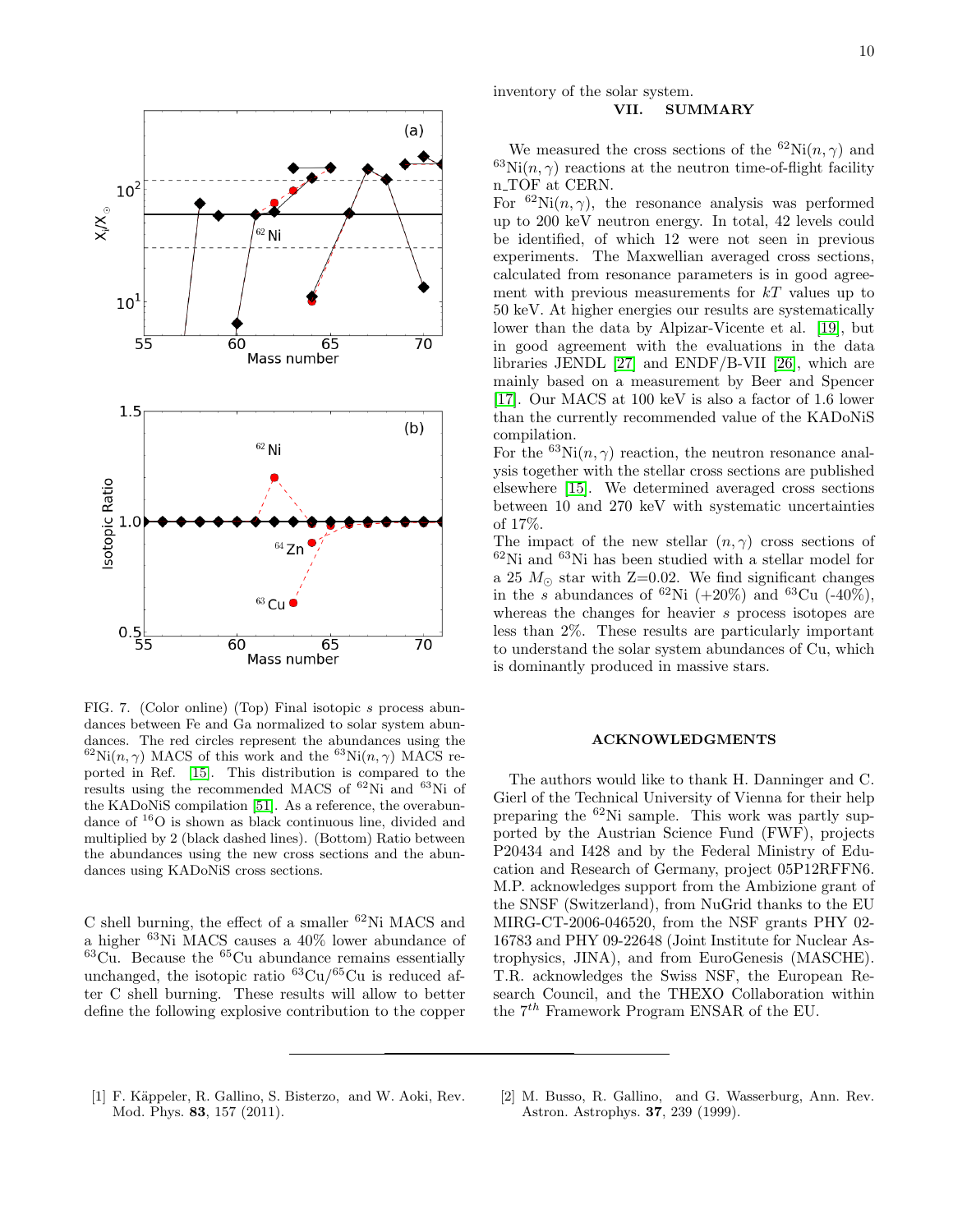- <span id="page-10-0"></span>[3] R. Gallino, C. Arlandini, M. Busso, M. Lugaro, C. Travaglio, O. Straniero, A. Chieffi, and M. Limongi, Astrophys. J. 497, 388 (1998).
- <span id="page-10-1"></span>[4] C. Travaglio, R. Gallino, M. Busso, and R. Gratton, [Astrophys. J.](http://dx.doi.org/10.1086/319087) 549, 346 (2001), [astro-ph/0011050.](http://arxiv.org/abs/astro-ph/0011050)
- <span id="page-10-2"></span>[5] S. E. Woosley, A. Heger, and T. A. Weaver, [Reviews of](http://dx.doi.org/10.1103/RevModPhys.74.1015) [Modern Physics](http://dx.doi.org/10.1103/RevModPhys.74.1015) 74, 1015 (2002).
- <span id="page-10-3"></span>[6] J. G. Peters, Astrophys. J. 154, 225 (1968).
- [7] R. G. Couch, A. B. Schmiedekamp, and W. D. Arnett, Astrophys. J. 190, 95 (1974).
- [8] S. A. Lamb, W. M. Howard, J. W. Truran, and I. Iben, Astrophys. J. 217, 213 (1977).
- C. M. Raiteri, M. Busso, G. Picchio, R. Gallino, and L. Pulone, Astrophys. J. 367, 228 (1991).
- <span id="page-10-4"></span>[10] C. M. Raiteri, M. Busso, G. Picchio, and R. Gallino, Astrophys. J. 371, 665 (1991).
- <span id="page-10-5"></span>[11] C. Massimi, P. Koehler, S. Bisterzo, and the n\_TOF Collaboration, Phys. Rev. C 85 (2012).
- <span id="page-10-6"></span>[12] M. Busso and R. Gallino, Astron. Astroph. 151, 205 (1985).
- <span id="page-10-7"></span>[13] T. Rauscher, A. Heger, R. Hoffman, and S. Woosley, Astrophys. J 576, 323 (2002).
- <span id="page-10-8"></span>[14] R. Colle, B. Zimmermann, P. Cassette, and L. Laureano-Perez, Applied Radiation and Isotopes 66, 60 (2008).
- <span id="page-10-9"></span>[15] C. Lederer, C. Massimi, S. Altstadt, and the n\_TOF Collaboration (n TOF Collaboration), [Phys. Rev. Lett.](http://dx.doi.org/ 10.1103/PhysRevLett.110.022501) 110[, 022501 \(2013\).](http://dx.doi.org/ 10.1103/PhysRevLett.110.022501)
- <span id="page-10-10"></span>[16] H. Beer, R. Spencer, and A. Ernst, Astron. Astrophys. 37, 197 (1974).
- <span id="page-10-14"></span>[17] H. Beer and R. R. Spencer, Nuclear Physics, Section A 240, 29 (1975).
- <span id="page-10-40"></span>[18] A. Tomyo, Y. Temma, M. Segawa, Y. Nagai, H. Makii, T. Ohsaki, and M. Igashira, Astrophys. J. 623, L153 (2005).
- <span id="page-10-11"></span>[19] A. M. Alpizar-Vicente, T. A. Bredeweg, E. I. Esch, U. Greife, R. C. Haight, R. Hatarik, J. M. O'Donnell, R. Reifarth, R. S. Rundberg, J. L. Ullmann, D. J. Vieira, and J. M. Wouters, [Phys. Rev. C](http://dx.doi.org/{10.1103/PhysRevC.77.015806}) 77 (2008), [10.1103/PhysRevC.77.015806.](http://dx.doi.org/{10.1103/PhysRevC.77.015806})
- <span id="page-10-12"></span>[20] H. Nassar, M. Paul, I. Ahmad, D. Berkovits, M. Bettan, P. Collon, S. Dababneh, S. Ghelberg, J. Greene, A. Heger, M. Heil, D. Henderson, C. Jiang, F. Käppeler, H. Koivisto, S. O'Brien, R. Pardo, N. Patronis, T. Pennington, R. Plag, K. Rehm, R. Reifarth, R. Scott, S. Sinha, X. Tang, and R. Vondrasek, Phys. Rev. Letters 94, 092504 (2005).
- [21] S. Walter, Ph.D. thesis, University of Karlsruhe (2008).
- <span id="page-10-13"></span>[22] I. Dillmann, T. Faestermann, G. Korschinek, J. Lachner, M. Maiti, M. Poutivtsev, G. Rugel, S. Walter, F. Kaeppeler, M. Erhard, A. R. Junghans, C. Nair, R. Schwengner, and A. Wagner, Nucl. Instr. Meth. B 268, 1283 (2010), 11th International Conference on Accelerator Mass Spectrometry, Rome, ITALY, SEP 14-19, 2008.
- <span id="page-10-15"></span>[23] R. W. Hockenbury, Z. M. Bartolome, J. R. Tatarczuk, W. R. Moyer, and R. C. Block, Phys. Rev. 178, 1746 (1969).
- <span id="page-10-32"></span>[24] H. P. Axmann, D. A. J. Endacott, J. E. Jolly, and M. C. Moxon, Nickel Isotope Resonance Parameters, Progress Report 18 (1972) A.E.R.E. Harwell Reports.
- <span id="page-10-16"></span>[25] L. Litvinskiy, P. Vorona, V. Krivenko, V. Libman, A. Murzin, G. Novoselov, N. Trofimova, and O. Chervonnaya, Vop. At.Nauki i Tekhn.,Ser.Yadernye Konstanty 1990, 27 (1990).
- <span id="page-10-17"></span>[26] M. Chadwick, M. Herman, P. Obložinský, M. Dunn, Y. Danon, A. Kahler, and et al., Nucl. Data Sheets 112, 2887 (2011).
- <span id="page-10-18"></span>[27] K. Shibata, O. Iwamoto, T. Nakagawa, N. Iwamoto, A. Ichihara, S. Kunieda, S. Chiba, K. Furutaka, N. Otuka, T. Ohsawa, T. Murata, H. Matsunobu, A. Zukeran, S. Kamada, and J. Katakura, J. Nucl. Sci. Technol. 48, 1 (2011).
- <span id="page-10-19"></span>[28] A. Koning, R. Forrest, M. Kellett, R. Mills, H. Henriksson, and Y. Rugama, JEFF Report 21 (OECD/NEA and Paris, 2006).
- <span id="page-10-20"></span>[29] C. Guerrero, A. Tsinganis, E. Berthoumieux, and the n TOF Collaboration, Eur. Phys. J. A 49 (2013).
- <span id="page-10-21"></span>[30] R. Plag, M. Heil, F. Käppeler, P. Pavlopulos, R. Reifarth, and K. Wisshak, Nucl. Instr. Meth. Phys. Res. A 496, 425 (2003).
- <span id="page-10-22"></span>[31] A. Harder, S. Michaelsen, A. Jungclaus, A. Williams, H. Börner, and M. Trautmannsheimer, Z. Phys. A 343, 7 (1992).
- [32] H. Muthig, Ph.D. thesis, Technical University of Munich (1984).
- <span id="page-10-23"></span>[33] M. Trautmannsheimer, Ph.D. thesis, Technical University of Munich (1992).
- <span id="page-10-24"></span>[34] R. Macklin and R. Gibbons, Phys. Rev. **159**, 1007 (1967).
- <span id="page-10-25"></span>[35] S. Agostinelli et al. (Geant4 Collaboration), Nucl. Instr. Meth. Phys. Res. A 506, 250 (2003).
- <span id="page-10-26"></span>[36] M. Barbagallo, C. Guerrero, A. Tsinganis, D. Tarrio, and the n<sub>-TOF</sub> collaboration, [The European Physical Jour](http://dx.doi.org/ 10.1140/epja/i2013-13156-x)nal A 49[, 1 \(2013\).](http://dx.doi.org/ 10.1140/epja/i2013-13156-x)
- <span id="page-10-27"></span>[37] U. Abbondanno and the n\_TOF Collaboration, Nucl. Instr. Meth. Phys. Res. A 521, 454 (2004).
- <span id="page-10-28"></span>[38] A. Borella, G. Aerts, F. Gunsing, M. Moxon, P. Schillebeeckx, and R. Wynants, Nucl. Instr. Meth. Phys. Res. A 577, 626 (2007).
- <span id="page-10-29"></span>[39] C. Massimi, A. Borella, S. Kopecky, C. Lampoudis, P. Schillebeeckx, M. Moxon, and G. Vannini, J. Kor. Phys. Soc. 59, 1689 (2011).
- <span id="page-10-30"></span>[40] N. Larson, Updated users quide for SAMMY: Multilevel R-matrix fits to neutron data using Bayes equations, ORNL/TM-9179/R7 (Oak-Ridge National Laboratory, 2003).
- <span id="page-10-31"></span>[41] B. Singh, Nucl. Data Sheets 108, 197 (2007).
- <span id="page-10-33"></span>[42] J. Garg, J. Rainwater, and W. Havens, Phys. Rev. C 3, 2447 (1971).
- <span id="page-10-34"></span>[43] H. Pomerance, Phys. Rev. **88**, 412 (1952).
- [44] C. McMullen, B. Pate, R. Tomlinson, and L. Yaffe, Canadian Journal of Chemistry 34, 1742 (1956).
- <span id="page-10-36"></span>[45] D. Horrocks and A. Harkness, Phys. Rev. 125, 1619 (1962).
- <span id="page-10-37"></span>[46] G. Sims and D. Juhnke, Journal of Inorganic and Nuclear Chemistry 32, 2839 (1970).
- [47] H. Ishikawa, Nucl. Instr. Meth. Phys. Res. 109, 493 (1973).
- <span id="page-10-38"></span>[48] H. Michael, A. Neubert, and H. Nickel, Applied Radiation and Isotopes 25, 183 (1974).
- <span id="page-10-39"></span>[49] A. Ishaq, A. Robertson, W. Prestwich, and T. Kennett, Z. Phys. A 281, 365 (1977).
- <span id="page-10-35"></span>[50] L. Venturini and B. Pecequilo, Appl. Rad. and Iso. 48, 493 (1997).
- <span id="page-10-41"></span>[51] I. Dillmann, R. Plag, F. Käppeler, and T. Rauscher, Proceeding of the workshop "EFNUDAT Fast Neutrons - scientific workshop on neutron measurements, theory & applications" held on April 28-30 2009 at Geel, Belgium , 55 (2009).